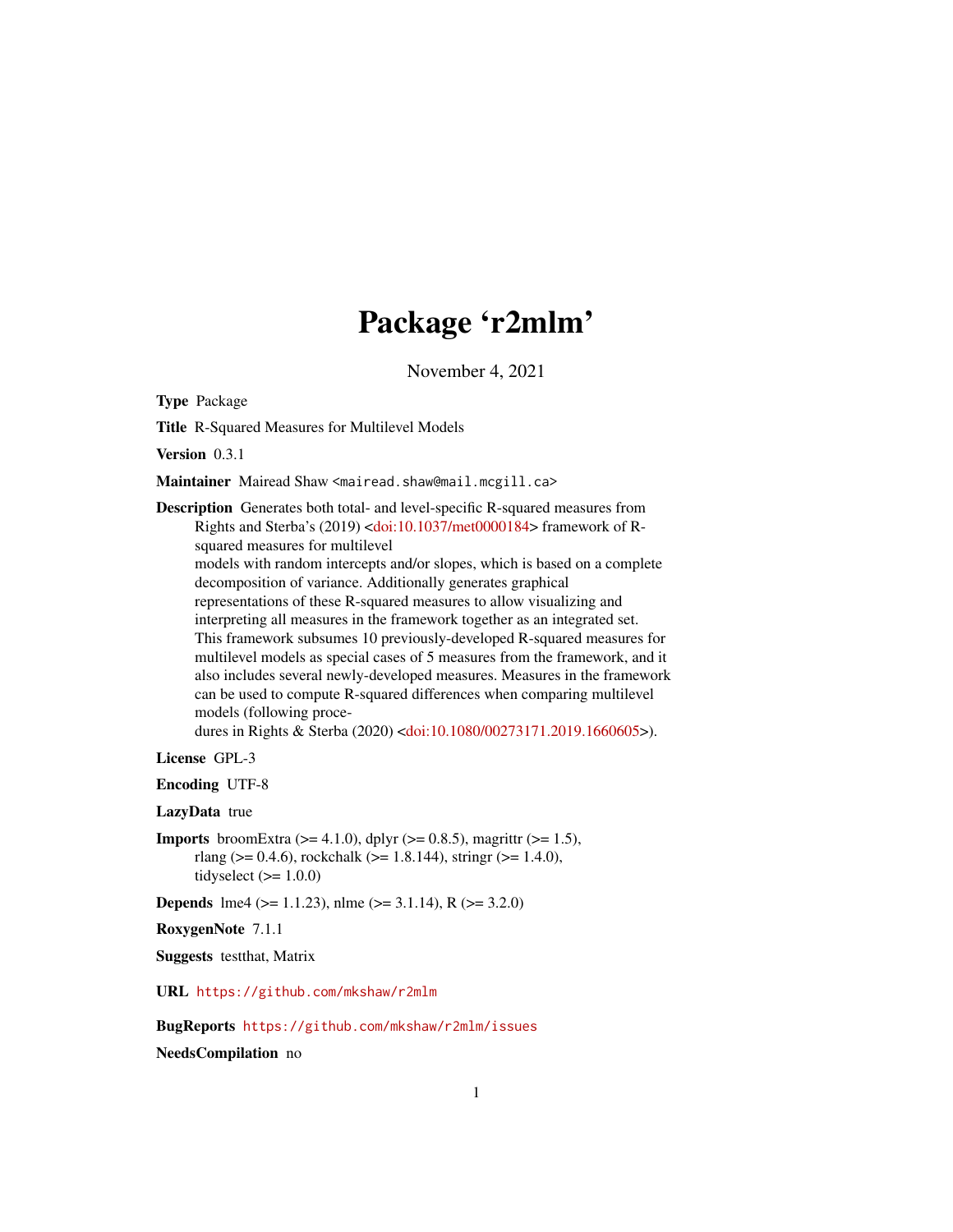<span id="page-1-0"></span>2 r2mlm

```
Author Mairead Shaw [aut, cre],
      Jason Rights [aut],
      Sonya Sterba [aut],
      Jessica Flake [aut]
```
Repository CRAN

Date/Publication 2021-11-04 00:10:10 UTC

# R topics documented:

| Index | 16 |
|-------|----|
|       |    |
|       |    |
|       |    |
|       |    |
|       |    |
|       |    |
|       |    |

<span id="page-1-1"></span>r2mlm *Compute R-squared values for multilevel models, automatically inputting parameter estimates.*

### **Description**

r2mlm reads in a multilevel model (MLM) object generated using [lmer](#page-0-0) or [nlme](#page-0-0), and outputs all relevant R-squared measures from the Rights and Sterba (2019) framework of multilevel model R-squared measures, which can be visualized together as a set using the outputted bar chart decompositions of outcome variance. That is, when predictors are cluster-mean-centered, all R-squared measures from Rights & Sterba (2019) Table 1 and decompositions from Rights & Sterba (2019) Figure 1 are outputted. When predictors are not cluster-mean-centered, the total R-squared measures from Rights & Sterba (2019) Table 5, as well as bar chart decompositions are outputted. Any number of level-1 and/or level-2 predictors is supported. Any of the level-1 predictors can have random slopes.

#### Usage

```
r2mlm(model, bargraph = TRUE)
```
#### **Arguments**

| model    | A model generated using lmer or nlme. Note that models using lmer must spec-                  |
|----------|-----------------------------------------------------------------------------------------------|
|          | ify random effects at the end of the model, like so: outcome $\sim 1 + \text{fixed\_effects}$ |
|          | + (random_effects   cluster_variable). Anything else (e.g., outcome ~ 1                       |
|          | + (random_effects   cluster_variable) + fixed_effects) will not work.                         |
| bargraph | Optional bar graph output, default is TRUE.                                                   |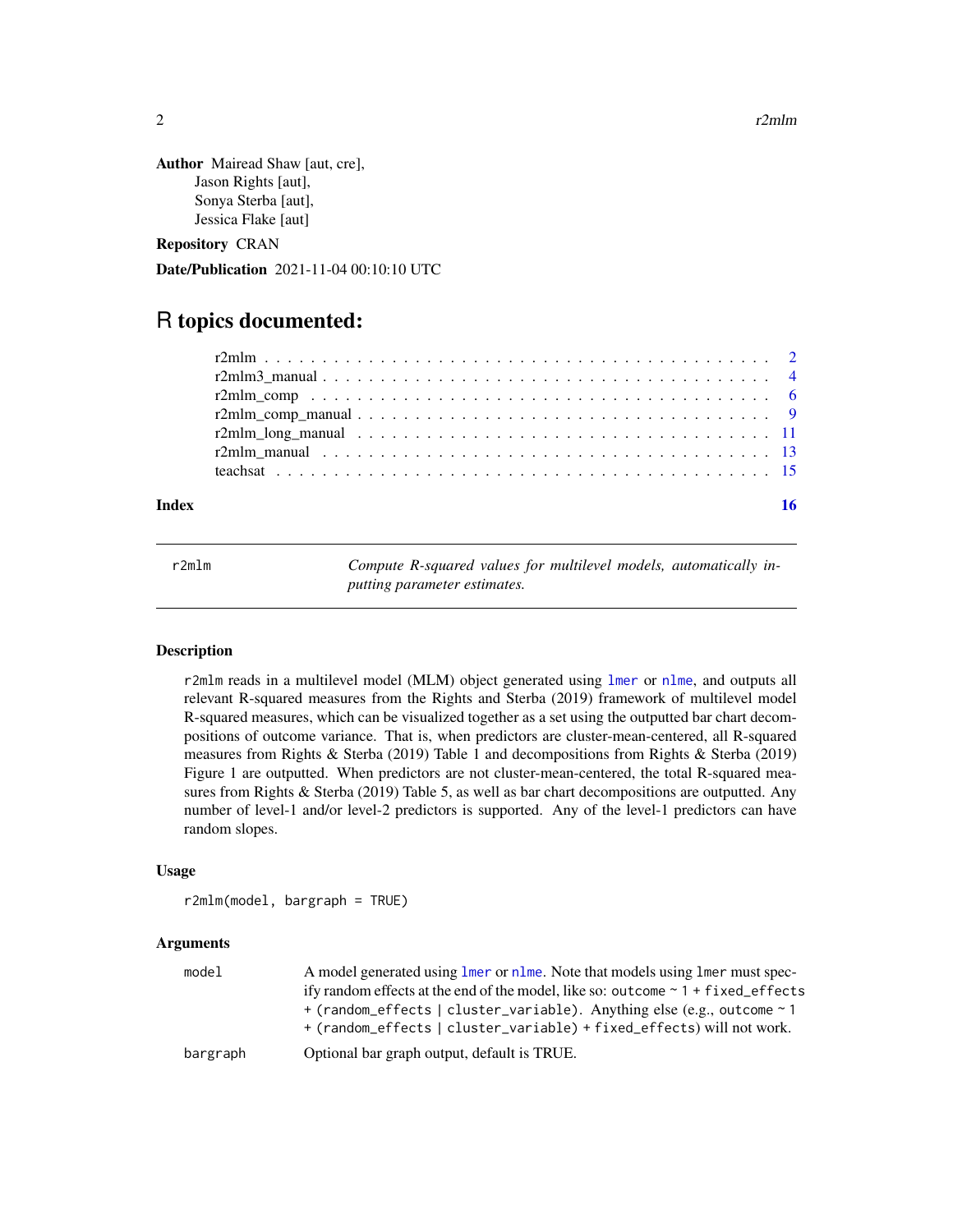#### <span id="page-2-0"></span> $r2mlm$  3

#### Details

r2mlm first determines whether a given model was generated using [lmer](#page-0-0) or [nlme](#page-0-0), then passes the model to helper functions that pull the raw data and parameter estimates from the model, and pass that information to [r2mlm\\_manual](#page-12-1).

Previous MLM literature has offered two perspectives on how to treat variance attributable to random intercepts and slopes, called the "marginal" and "conditional" approaches (e.g., Edwards et al., 2008; Orelien & Edwards, 2008; Vonesh & Chinchilli, 1997; Wang & Schaalje, 2009; Xu, 2003). In the marginal approach, all variance attributable to predictor and cluster mean variation is treated as unexplained. In the conditional approach, all variance attributable to predictors and cluster mean variation is treated as explained. This package offers researchers access to both the marginal and conditional approaches. There are 5 marginal measures: f1\_total, f2\_total, f\_total, f1\_within, and f2\_between. The other 7 measures are conditional: v\_total, m\_total, fv\_total, fvm\_total, v\_within, f1v\_within, and m\_between.

#### Value

If the input is a valid model, then the output will be a list and associated graphical representation of R-squared decompositions. If the model is not valid, it will return an error prompting the user to input a valid model.

#### See Also

Rights, J. D., & Sterba, S. K. (2019). Quantifying explained variance in multilevel models: An integrative framework for defining R-squared measures. Psychological Methods, 24(3), 309–338. <doi:10.1037/met0000184>

Other r2mlm single model functions: [r2mlm3\\_manual\(](#page-3-1)), [r2mlm\\_long\\_manual\(](#page-10-1)), [r2mlm\\_manual\(](#page-12-1))

#### Examples

```
# Using lme4 for your model
```
# The "bobyqa" optimizer is required for this particular model to converge

```
model_lme4 <- lmer(satisfaction ~ 1 + salary_c + control_c + salary_m + control_m +
s_t_ratio + (1 + salary_c + control_c| schoolID), data = teachsat, REML =
TRUE, control = lmerControl(optimizer = "bobyqa"))
```
r2mlm(model\_lme4)

```
# Using nlme for your model
```

```
model_nlme <- lme(satisfaction ~ 1 + salary_c + control_c + salary_m +
                 control_m + s_t_ratio,
                  random = \sim 1 + salary_c + control_c | schoolID,
                  data = teachsat,
                  method = "REML",
                  control = ImControl(opt = "option")
```
r2mlm(model\_nlme)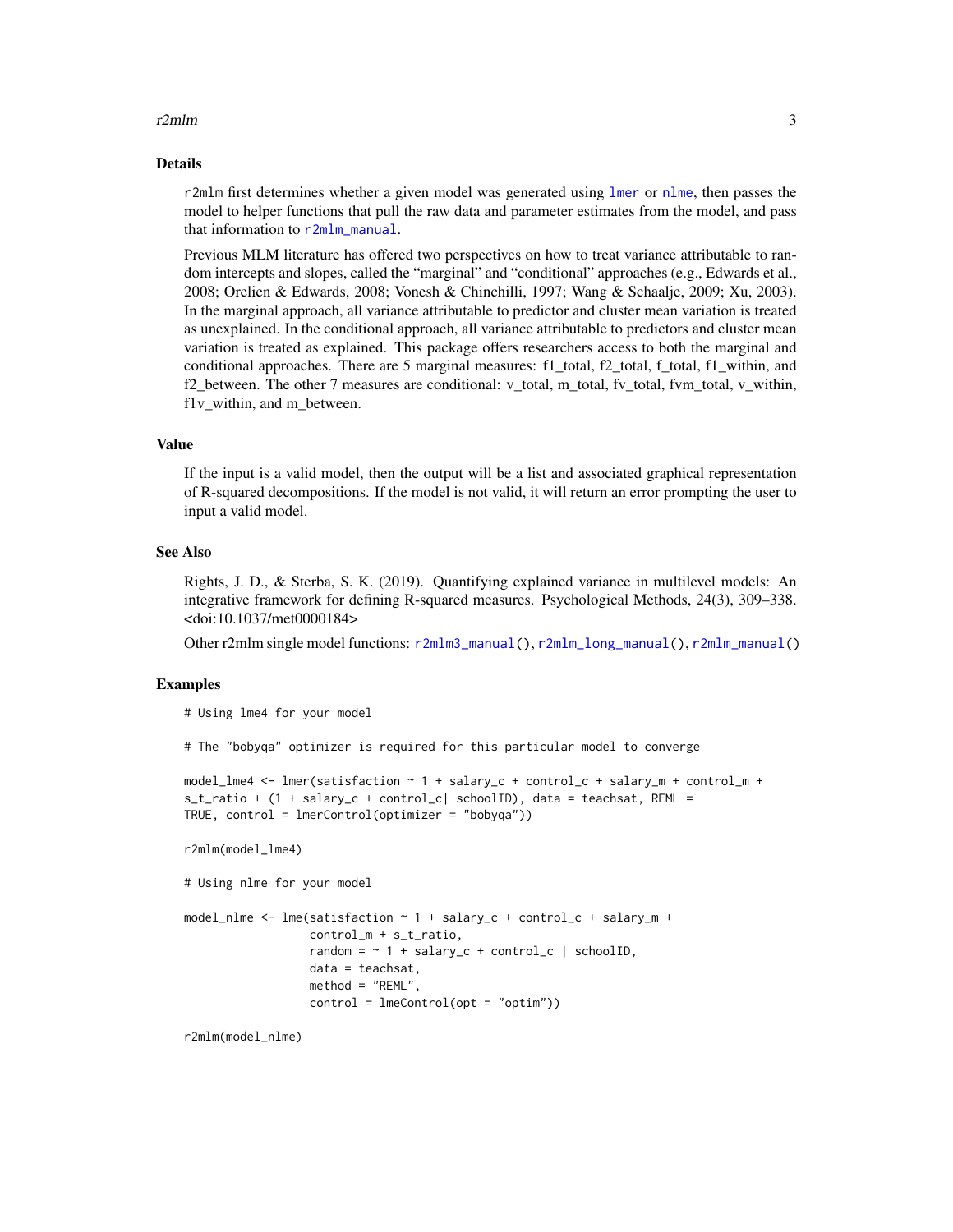<span id="page-3-1"></span><span id="page-3-0"></span>r2mlm3\_manual *Compute R-squared values for three-level multilevel models, manually inputting parameter estimates.*

#### Description

r2mlm3\_manual takes as input raw data and three-level multilevel model (MLM) parameter estimates and outputs all relevant R-squared measures as well as an accompanying bar chart.

#### Usage

```
r2mlm3_manual(
  data,
  l1_covs,
  l2_covs,
  l3_covs,
  random_covs12,
  random_covs13,
  random_covs23,
  gamma_1,
  gamma_2,
  gamma_3,
  Tau12,
  Tau13,
  Tau23,
  sigma2,
  clustermeancentered = TRUE,
  Tau2_noncmc = NULL,
  Tau3_noncmc = NULL,
  l2clusterID_noncmc = NULL,
  l3clusterID_noncmc = NULL,
 bargraph = TRUE
)
```
#### Arguments

| data          | Dataset with rows denoting observations and columns denoting variables                                                                                                                                            |
|---------------|-------------------------------------------------------------------------------------------------------------------------------------------------------------------------------------------------------------------|
| $11$ _covs    | Vector of numbers (or variable names) corresponding to the columns in the<br>dataset of the level-1 predictors used in the MLM (if none used, set to NULL)                                                        |
| $12$ _covs    | Vector of numbers (or variable names) corresponding to the columns in the<br>dataset of the level-2 predictors used in the MLM (if none used, set to NULL)                                                        |
| $13$ _covs    | Vector of numbers (or variable names) corresponding to the columns in the<br>dataset of the level-3 predictors used in the MLM (if none used, set to NULL)                                                        |
| random_covs12 | Vector of numbers (or variable names) corresponding to the columns in the<br>dataset of the level-1 predictors that have random slopes across level-2 units<br>in the MLM (if no such random slopes, set to NULL) |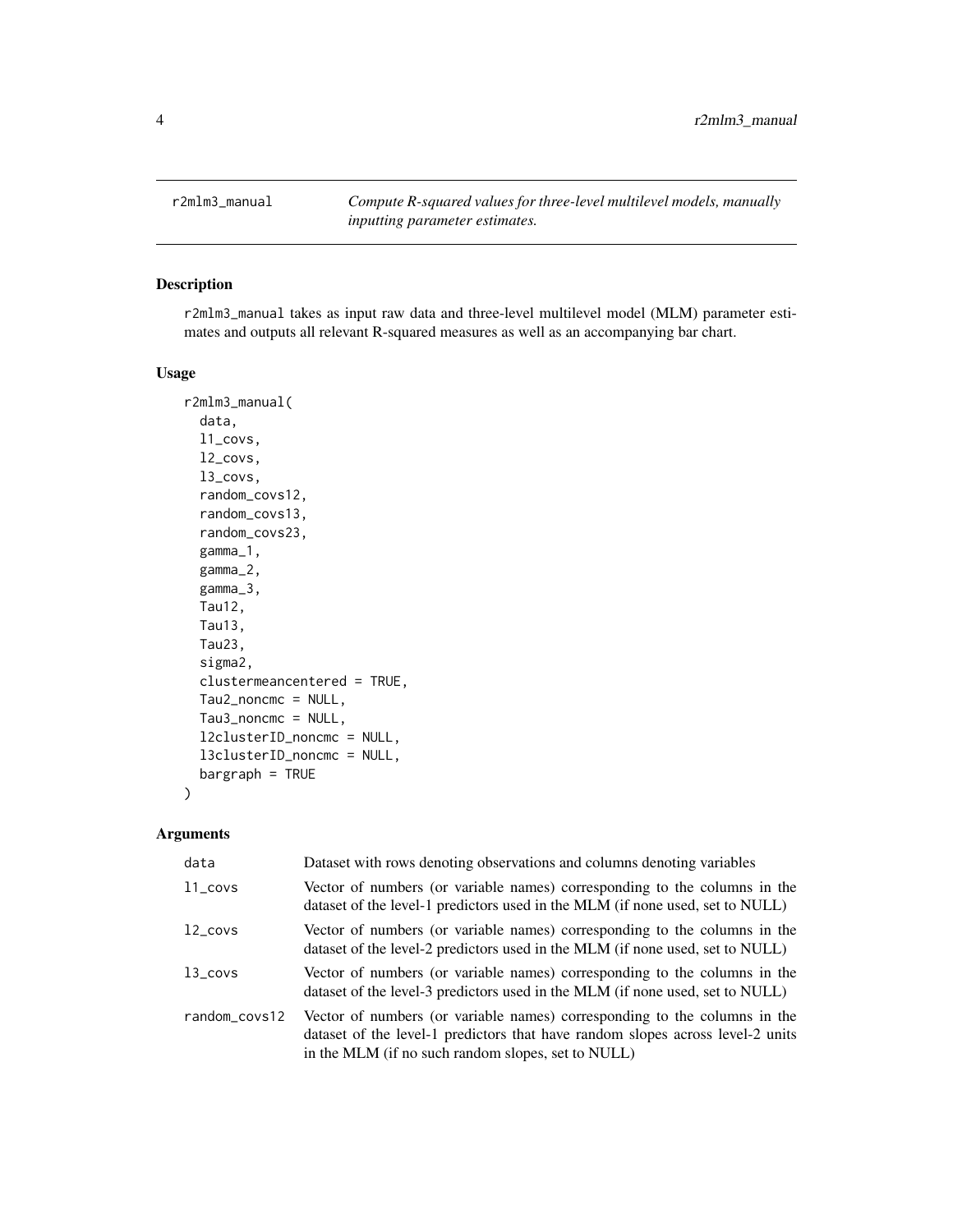- random\_covs13 Vector of numbers (or variable names) corresponding to the columns in the dataset of the level-1 predictors that have random slopes across level-3 units in the MLM (if no such random slopes, set to NULL)
- random\_covs23 Vector of numbers (or variable names) corresponding to the columns in the dataset of the level-2 predictors that have random slopes across level-3 units in the MLM (if no such random slopes, set to NULL)
- gamma\_1 Vector of fixed slope estimates for all level-1 predictors, to be entered in the order of the predictors listed by l1\_covs (if none, set to NULL)
- gamma\_2 Vector of fixed slope estimates for all level-2 predictors, to be entered in the order of the predictors listed by l2\_covs (if none, set to NULL)
- gamma\_3 Vector of fixed slope estimates for all level-3 predictors, to be entered in the order of the predictors listed by l3\_covs (if none, set to NULL)
- Tau12 For cluster-mean-centered model results (set to NULL if entering non-clustermean-centered model results), this is the random effect covariance matrix with the first row/column denoting the intercept variance and covariances across level-2 units and each subsequent row/column denotes a given level-1 predictor's random slope variance and covariances across level-2 units (to be entered in the order listed by random\_covs12; if none, set to NULL)
- Tau13 For cluster-mean-centered model results (set to NULL if entering non-clustermean-centered model results), this is the random effect covariance matrix with the first row/column denoting the intercept variance and covariances across level-3 units and each subsequent row/column denotes a given level-1 predictor's random slope variance and covariances across level-3 units (to be entered in the order listed by random\_covs13; if none, set to NULL)
- Tau23 For cluster-mean-centered model results (set to NULL if entering non-clustermean-centered model results), this is the random effect covariance matrix with each row/column denoting a given level-2 predictor's random slope variance and covariances across level-3 units (to be entered in the order listed by random covs23; if none, set to NULL)
- sigma2 Level-1 residual variance
- clustermeancentered

By default, this argument is set to TRUE, indicating that cluster-mean-centered model results are being inputted. When instead entering non-cluster-meancentered model results, set this argument to FALSE. Additionally, for noncluster-mean-centered model results, random effect variances/covariances are to be entered in arguments Tau2\_noncmc and Tau3\_noncmc (defined below), rather than in the Tau12, Tau13, and Tau23 arguments used for cluster-meancentered model results. Additionally, when entering non-cluster-mean-centered model results, user must specify l2clusterID\_noncmc and l3clusterID\_noncmc (neither of which are necessary for cluster-mean-centered model results). Function input is otherwise the same for cluster-mean-centered and non-cluster-meancentered model results.

Tau2\_noncmc For non-cluster-mean-centered model results, this is the level-2 random effect covariance matrix; the first row/column denotes the intercept variance and covariances across level-2 units and each subsequent row/column denotes a given predictor's random slope variance and covariances across level-2 units (to be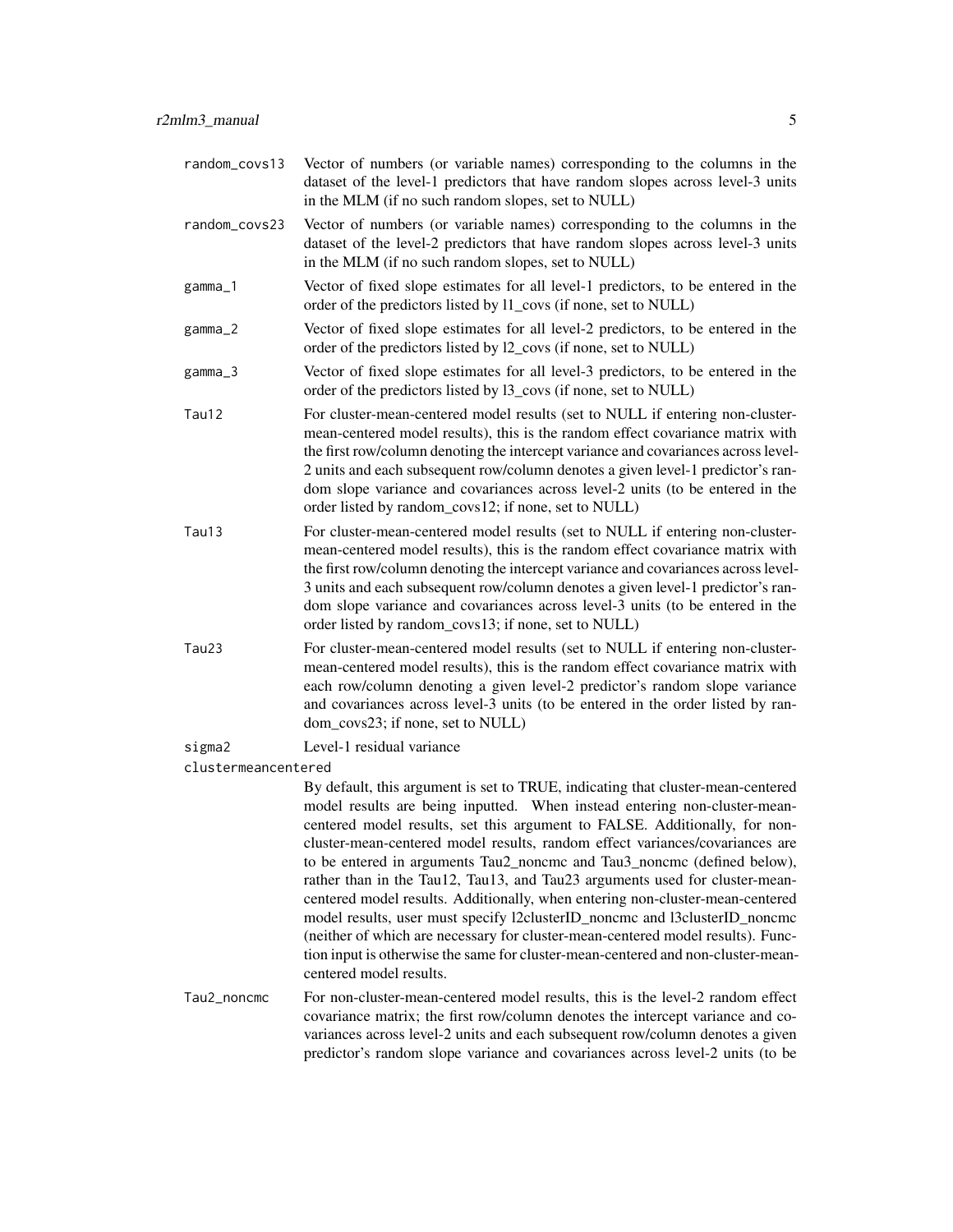entered in the order listed by randomcovsl2\_noncmc; by default, this argument is set to NULL)

<span id="page-5-0"></span>Tau3\_noncmc For non-cluster-mean-centered model results, this is the level-3 random effect covariance matrix; the first row/column denotes the intercept variance and covariances across level-3 units and each subsequent row/column denotes a given predictor's random slope variance and covariances across level-3 units (to be entered in the order listed by randomcovsl2\_noncmc; by default, this argument is set to NULL)

l2clusterID\_noncmc

For non-cluster-mean-centered model results, this is the number (or variable name) corresponding to the column in the dataset containing the level-2 cluster identification (function assumes that each level-2 cluster ID is unique; by default, this argument is set to NULL)

#### l3clusterID\_noncmc

For non-cluster-mean-centered model results, this is the number (or variable name) corresponding to the column in the dataset containing the level-3 cluster identification (function assumes that each level-3 cluster ID is unique; by default, this argument is set to NULL)

bargraph Optional bar graph output, default is TRUE.

#### Details

This function can also accommodate two-level models. To input results for two-level models, set the following arguments equal to NULL: l3\_covs, random\_covs13, random\_covs23, gamma\_3, Tau13, Tau23.

#### Value

If the input is valid, then the output will be a list and associated graphical representation of Rsquared decompositions. If the input is not valid, it will return an error.

#### See Also

Other r2mlm single model functions: [r2mlm\\_long\\_manual\(](#page-10-1)), [r2mlm\\_manual\(](#page-12-1)), [r2mlm\(](#page-1-1))

<span id="page-5-1"></span>r2mlm\_comp *Compute R-squared differences between two multilevel models, automatically inputting parameter estimates.*

#### Description

r2mlm\_comp reads in two multilevel models (MLMs) (generated using [lmer](#page-0-0) or [nlme](#page-0-0)) under comparison (designated Model A and Model B), and outputs all R-squared measures in the Rights and Sterba (2019) framework for both models, as well as R-squared differences between the two models. Definitions of these R-squared difference measures are provided in Rights & Sterba (2020) Table 1; importantly, to detect the impact of a specific kind of term (e.g., the kind of term added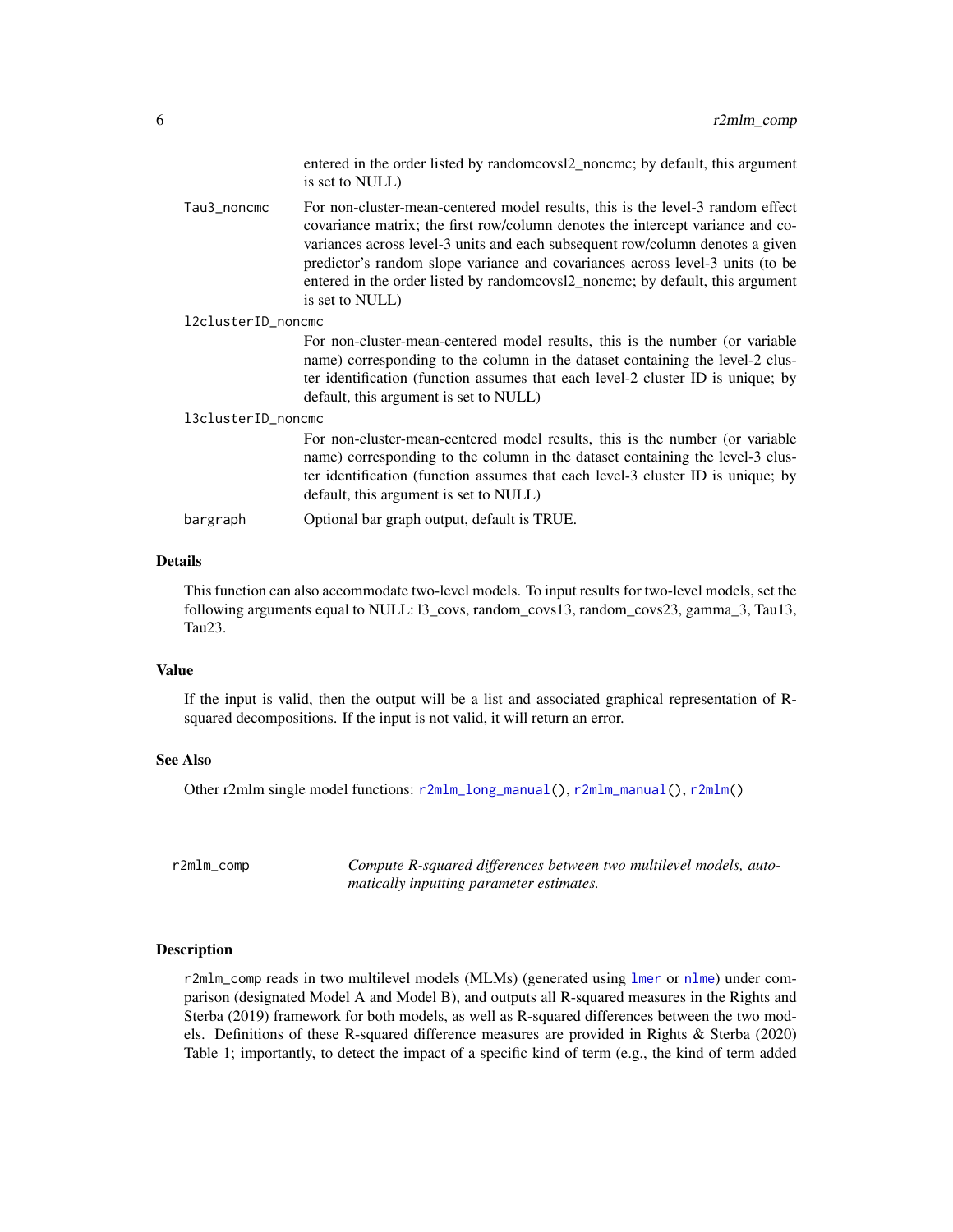<span id="page-6-0"></span>to Model A to form Model B), a particular target single-source R-squared difference measure from this framework is used. For instructions on how to identify which target single-source R-squared difference measure to interpret to detect the impact of which kind of term that distinguishes Model A from B, see Rights and Sterba (2020) Table 2. Additionally, this function produces side-by-side graphical comparisons of the R-squared measures for Model A vs. Model B that can be used to visualize changes in each measure across models. This function assumes all level-1 predictors are cluster-mean-centered, for reasons described in Rights & Sterba (2020). Any number of level-1 and/or level-2 predictors is supported and any of the level-1 predictors can have random slopes. This function can be used with either the hierarchical or the simultaneous model-building approach described in Rights and Sterba (2020). This function can be used with either nested or non-nested model comparisons (in which R-squared estimates for Model A are subtracted from those for Model B).

#### Usage

```
r2mlm_comp(modelA, modelB, data = NULL, bargraph = TRUE)
```
#### Arguments

|          | modelA, modelB Models generated using lmer or nlme. Note that models using lmer must spec-<br>ify random effects at the end of the model, like so: outcome $\sim 1 + \text{fixed\_effects}$<br>+ (random_effects   cluster_variable). Anything else (e.g., outcome ~ 1<br>+ (random_effects   cluster_variable) + fixed_effects) will not work. |
|----------|-------------------------------------------------------------------------------------------------------------------------------------------------------------------------------------------------------------------------------------------------------------------------------------------------------------------------------------------------|
| data     | Optional argument, only needed if models are not hierarchical. Dataset with<br>rows denoting observations and columns denoting variables.                                                                                                                                                                                                       |
| bargraph | Optional bar graph output, default is TRUE.                                                                                                                                                                                                                                                                                                     |

#### Details

Assumes that both models are fit with lmer or both models are fit with nlme.

#### Value

If the inputs are valid models, then the output will be a list and associated graphical representation of R-squared decompositions. If the models are not valid, the function will return an error prompting the user to input valid models.

#### See Also

Rights, J. D., & Sterba, S. K. (2019). Quantifying explained variance in multilevel models: An integrative framework for defining R-squared measures. Psychological Methods, 24(3), 309–338. <doi:10.1037/met0000184>

Rights, J. D., & Sterba, S. K. (2020). New recommendations on the use of R-squared differences in multilevel model comparisons. Multivariate Behavioral Research. <doi:10.1080/00273171.2019.1660605>

Other r2mlm model comparison functions: [r2mlm\\_comp\\_manual\(](#page-8-1))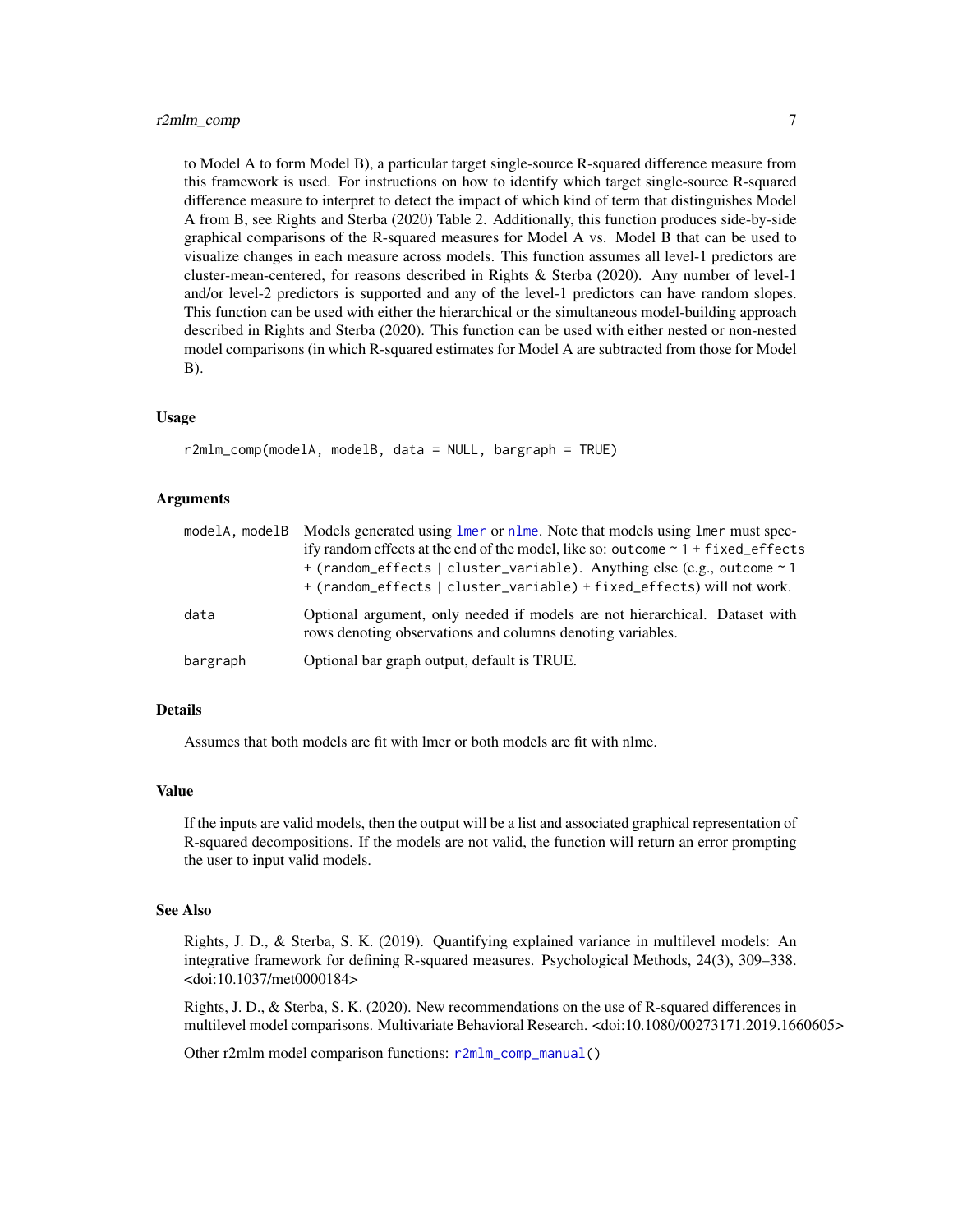#### Examples

```
# Using lme4 for your model
# The "bobyqa" optimizer is required for these particular models to converge
## Not run: # Model A, no "salary" components included
modelA_lme4 <- lmer(satisfaction \sim 1 + control_c + control_m + s_t_ratio + (1
+ control_c | schoolID), data = teachsat, REML = TRUE, control =
lmerControl(optimizer = "bobyqa"))
# Model B, full model with "salary" components included
modelB_lme4 <- lmer(satisfaction ~ 1 + salary_c + control_c + salary_m +
control_m + s_t_rratio + (1 + salary_c + control_c | schoolID), data =
teachsat, REML = TRUE, control = lmerControl(optimizer = "bobyqa"))
# Compare models
r2mlm_comp(modelA_lme4, modelB_lme4)
# Compare models, optional data argument specified
r2mlm_comp(modelA_lme4, modelB_lme4, teachsat)
# Using nlme for your model
# Model A, no "salary" components included
modelA_nlme <- lme(satisfaction ~ 1 + control_c + control_m + s_t_ratio,
                  random = \sim 1 + control_c | schoolID,
                  data = teachsat,
                  method = "REML".control = ImeControl(opt = "optim")# Model B, full model with "salary" components included
modelB_nlme <- lme(satisfaction ~ 1 + salary_c + control_c + salary_m +
                  control_m + s_t_ratio,
                  random = ~ 1 + salary_c + control_c | schoolID,data = teachsat,
                  method = "REML",
                  control = ImeControl(opt = "optim")# Compare models
r2mlm_comp(modelA_nlme, modelB_nlme)
# Compare models, optional data argument specified
r2mlm_comp(modelA_nlme, modelB_nlme, teachsat)
## End(Not run)
```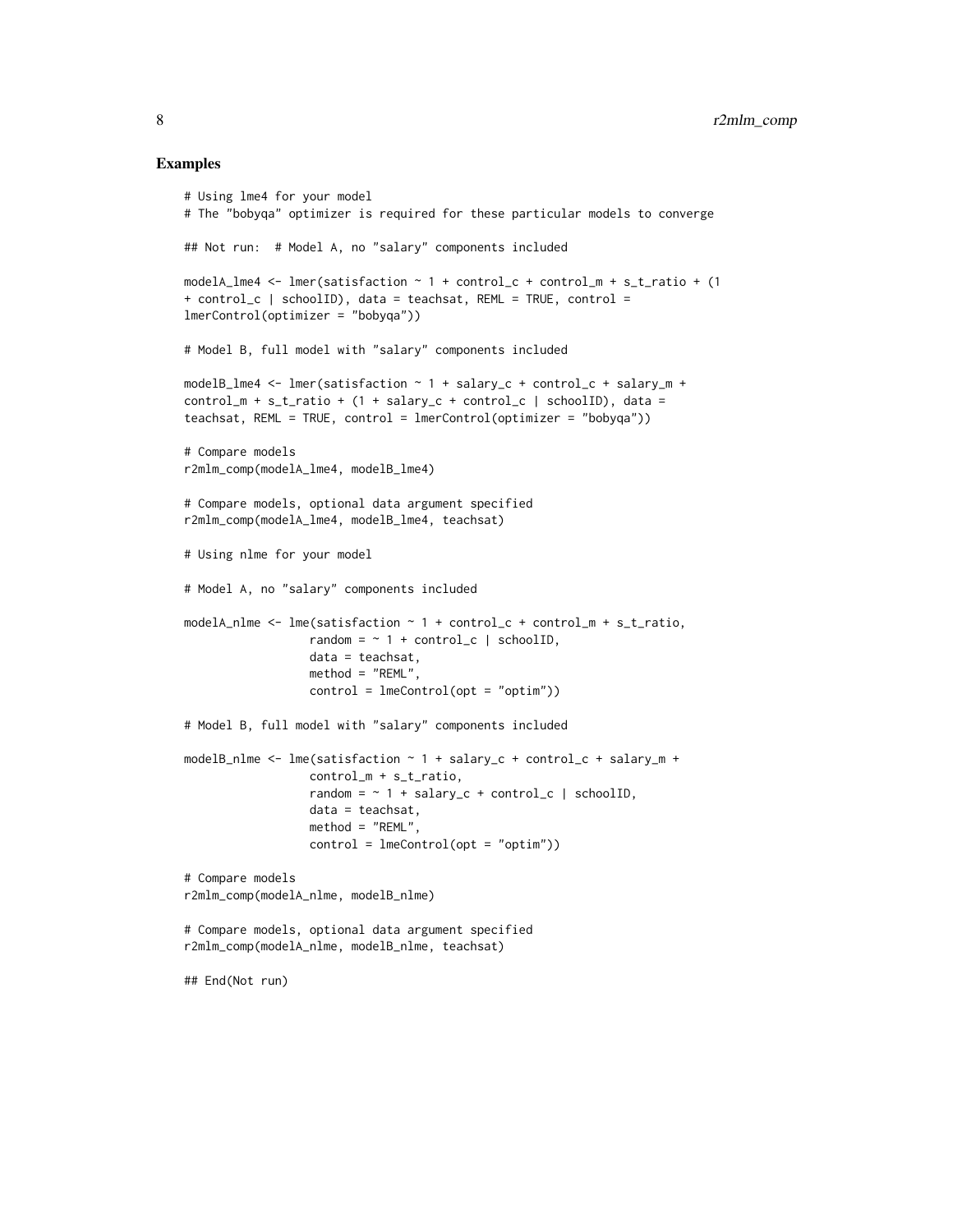<span id="page-8-1"></span><span id="page-8-0"></span>r2mlm\_comp\_manual *Compute R-squared differences between two multilevel models, manually inputting parameter estimates.*

#### Description

r2mlm\_comp\_manual reads in raw data and multilevel model (MLM) parameter estimates from two separate models under comparison (designated Model A and Model B), and outputs all R-squared measures in the Rights and Sterba (2019) framework for both models, as well as R-squared differences between the two models. Definitions of these R-squared difference measures are provided in Rights & Sterba (2020) Table 1; importantly, to detect the impact of a specific kind of term (e.g., the kind of term added to Model A to form Model B), a particular target single-source R-squared difference measure from this framework is used. For instructions on how to identify which target single-source R-squared difference measure to interpret to detect the impact of which kind of term that distinguishes Model A from B, see Rights and Sterba (2020) Table 2. Additionally, this function produces side-by-side graphical comparisons of the R-squared measures for Model A vs. Model B that can be used to visualize changes in each measure across models. This function assumes all level-1 predictors are cluster-mean-centered for reasons described in Rights & Sterba (2020). Any number of level-1 and/or level-2 predictors is supported and any of the level-1 predictors can have random slopes. This function can be used with either the hierarchical or the simultaneous modelbuilding approach described in Rights and Sterba (2020). This function can also be used with either nested or non-nested model comparisons (in which R-squared estimates for Model A are subtracted from those for Model B).

#### Usage

```
r2mlm_comp_manual(
  data,
  within_covs_modA,
 between_covs_modA,
  random_covs_modA,
  gamma_w_modA,
  gamma_b_modA,
  Tau_modA,
  sigma2_modA,
  within_covs_modB,
  between_covs_modB,
  random_covs_modB,
  gamma_w_modB,
  gamma_b_modB,
  Tau_modB,
  sigma2_modB,
 bargraph = TRUE
```
## )

#### Arguments

data Dataset with rows denoting observations and columns denoting variables.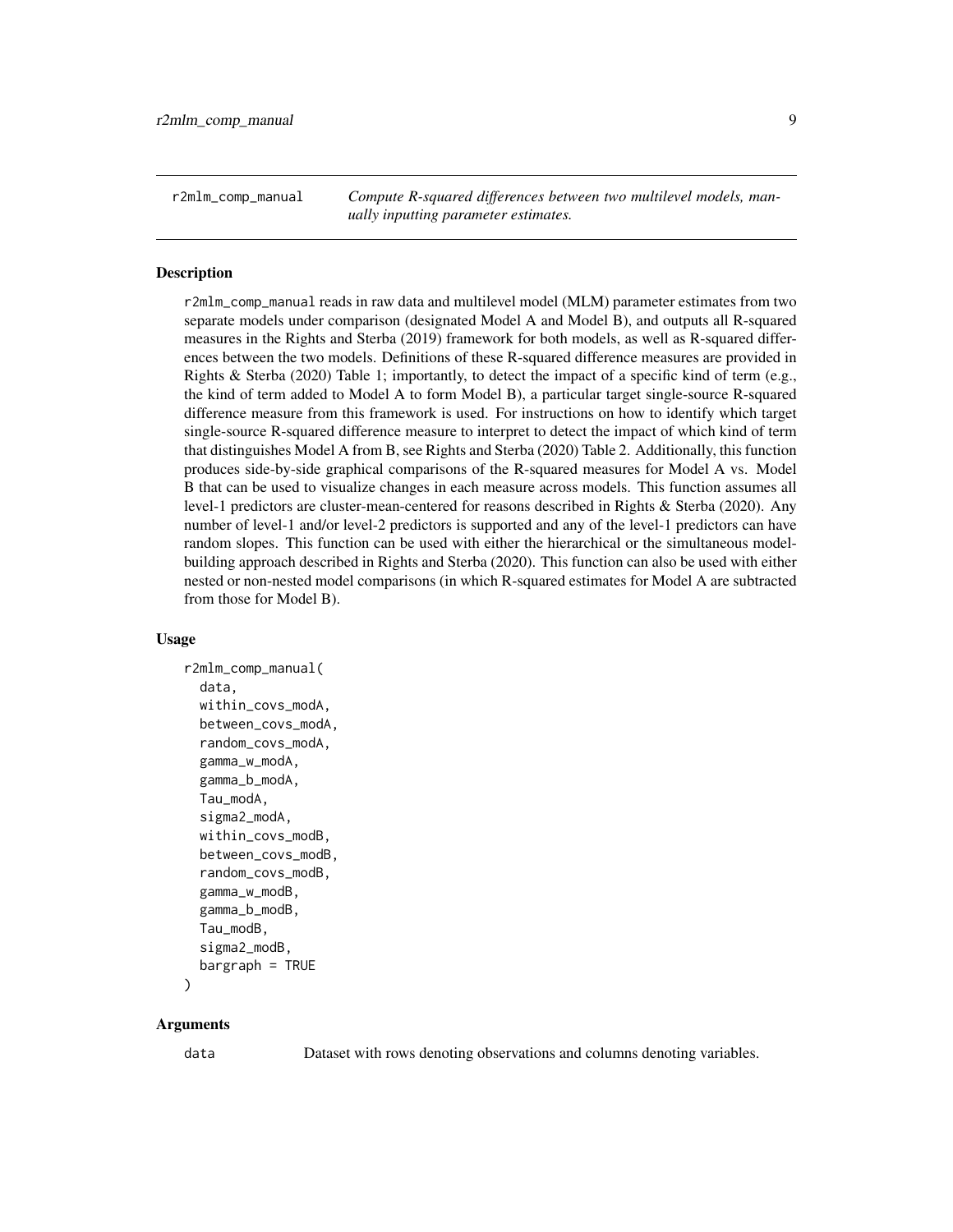#### <span id="page-9-0"></span>within\_covs\_modA, within\_covs\_modB

List of numbers corresponding to the columns in the dataset of the level-1 predictors used in the MLM (if none used, set to NULL).

#### between\_covs\_modA, between\_covs\_modB

List of numbers corresponding to the columns in the dataset of the level-2 predictors used in the MLM (if none used, set to NULL).

random\_covs\_modA, random\_covs\_modB

List of numbers corresponding to the columns in the dataset of the level-1 predictors that have random slopes in the MLM (if no random slopes, set to NULL).

gamma\_w\_modA, gamma\_w\_modB

Vector of fixed slope estimates for all level-1 predictors, to be entered in the order of the predictors listed by within\_covs (if none, set to NULL).

gamma\_b\_modA, gamma\_b\_modB

Vector of fixed intercept estimate (if applicable; see has\_intercept below) and fixed slope estimates for all level-2 predictors, to be entered intercept first (if applicable) followed by level-2 slopes in the order listed by between\_covs (if none, set to NULL).

#### Tau\_modA, Tau\_modB

|                          | Random effect covariance matrix; note that the first row/column denotes the in-      |
|--------------------------|--------------------------------------------------------------------------------------|
|                          | tercept variance and covariances (if intercept is fixed, set all to 0) and each sub- |
|                          | sequent row/column denotes a given random slope's variance and covariances           |
|                          | (to be entered in the order listed by random covs).                                  |
| sigma2_modA, sigma2_modB |                                                                                      |
|                          | Level-1 residual variance.                                                           |

bargraph Optional bar graph output, default is TRUE.

#### Value

If the inputs are valid models, then the output will be a list and associated graphical representation of R-squared decompositions.

#### See Also

Rights, J. D., & Sterba, S. K. (2019). Quantifying explained variance in multilevel models: An integrative framework for defining R-squared measures. Psychological Methods, 24(3), 309–338. <doi:10.1037/met0000184>

Rights, J. D., & Sterba, S. K. (2020). New recommendations on the use of R-squared differences in multilevel model comparisons. Multivariate Behavioral Research. <doi:10.1080/00273171.2019.1660605>

Other r2mlm model comparison functions: [r2mlm\\_comp\(](#page-5-1))

#### Examples

# Model A: no "salary" components included

```
modelA <- lmer(satisfaction \sim 1 + control_c + control_m + s_t_ratio + (1 +
control_c | schoolID), data = teachsat, REML = TRUE, control =
lmerControl(optimizer = "bobyqa"))
```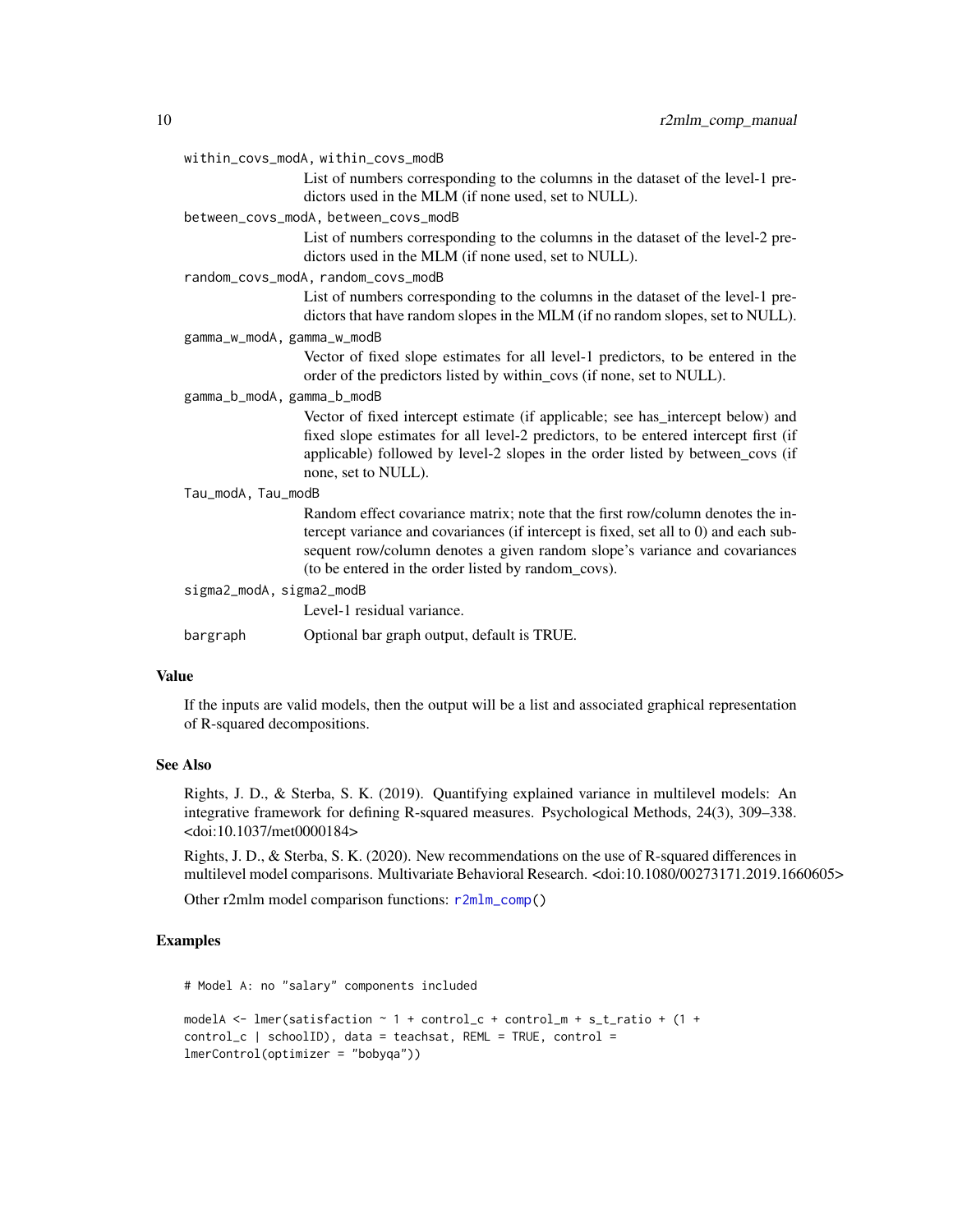<span id="page-10-0"></span># Model B: full model with "salary" components included

```
modelB <- lmer(satisfaction ~ 1 + salary_c + control_c + salary_m + control_m
+ s_t_ratio + (1 + salary_c + control_c | schoolID), data = teachsat, REML =
TRUE, control = lmerControl(optimizer = "bobyqa"))
```

```
r2mlm_comp_manual(data = teachsat, within_covs_modA = c(4), between_covs_modA
= c(6, 8), random_covs_modA = c(4), gamma_w_modA = c(0.314410), gamma_b_modA
= c(6.892046, 0.059464, -0.037376), Tau_modA = matrix(c(0.559, 0.0105,0.0105, 0.0273), 2, 2), sigma2_modA = 1.19295, within_covs_modB = c(5, 4),
between_covs_modB = c(7, 6, 8), random_covs_modB = c(5, 4), gamma_w_modB =
c(0.074485, 0.310800), gamma_b_modB = c(4.352652, 0.036759, 0.027532)-0.035250), Tau_modB = matrix(c(0.387, 0.0000646, 0.00625, 0.0000646,
0.00277, -0.000333, 0.00625, -0.000333, 0.0285), 3, 3), sigma2_modB =
0.550311)
```
<span id="page-10-1"></span>r2mlm\_long\_manual *Compute R-squared values for longitudinal multilevel models, manually inputting parameter estimates.*

#### Description

r2mlm\_long\_manual takes as input raw data and multilevel model (MLM) parameter estimates and outputs all relevant R-squared measures as well as an accompanying bar chart. This function extends the r2mlm\_manual function by allowing researchers to input heteroscedastic variance estimates, and by providing level-specific measures for non-cluster-mean-centered models.

#### Usage

```
r2mlm_long_manual(
  data,
  covs,
  random_covs,
  clusterID,
  gammas,
  Tau,
  sigma2,
  baryraph = TRUE\lambda
```
#### Arguments

| data | Dataset with rows denoting observations and columns denoting variables             |
|------|------------------------------------------------------------------------------------|
| COVS | list of predictors in the dataset that have fixed components of slopes included in |
|      | the model (if none, set to NULL)                                                   |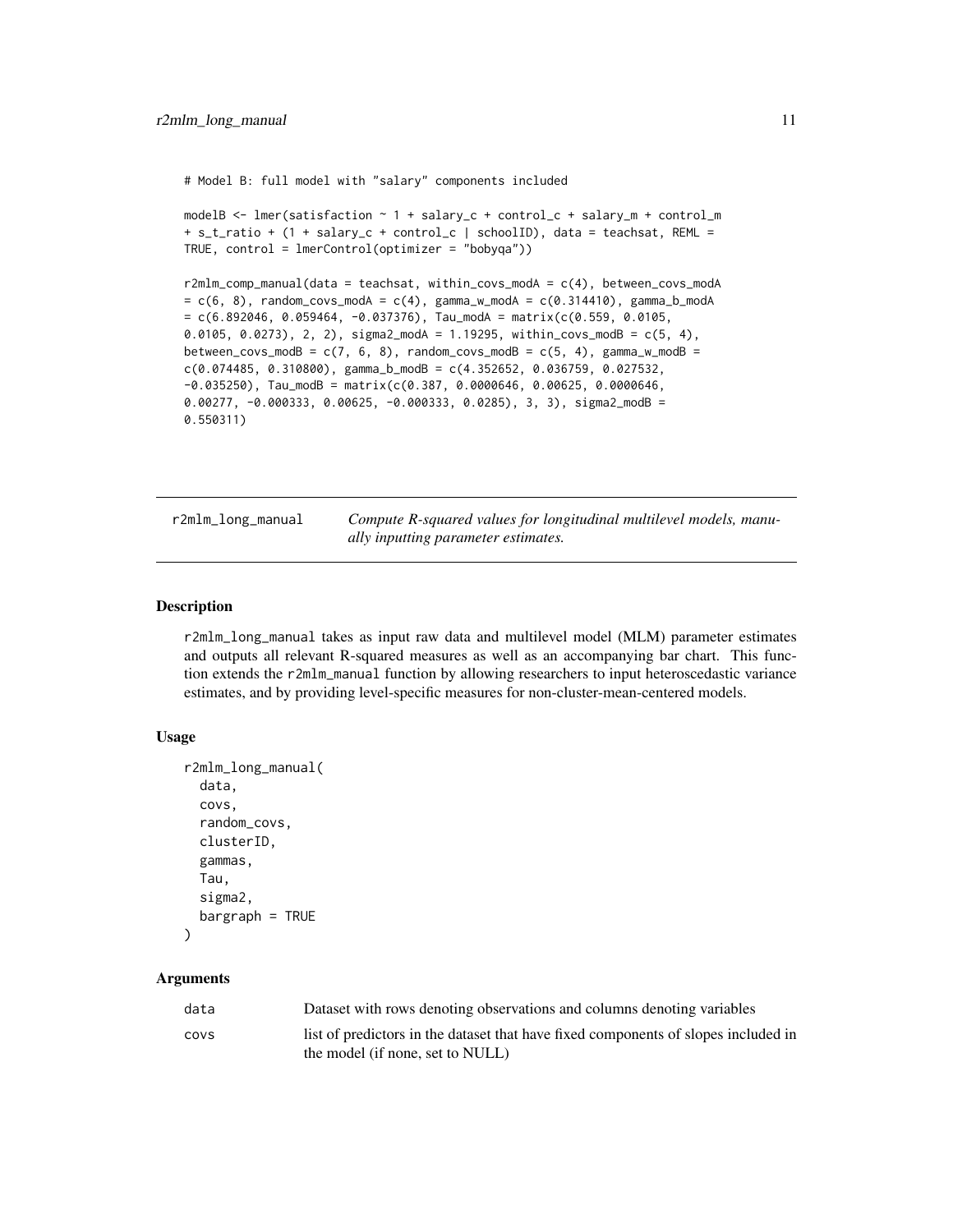<span id="page-11-0"></span>

| random_covs | list of predictors in the dataset that have random components of slopes included<br>in the model (if none, set to NULL)                                                                                                                                                                                                                     |
|-------------|---------------------------------------------------------------------------------------------------------------------------------------------------------------------------------------------------------------------------------------------------------------------------------------------------------------------------------------------|
| clusterID   | variable name in dataset corresponding to cluster (e.g., person) identification                                                                                                                                                                                                                                                             |
| gammas      | vector containing estimated fixed components of all slopes, listed in the order<br>specified in covs (if none, set to NULL)                                                                                                                                                                                                                 |
| Tau         | random effect covariance matrix; the first row and the first column denote the<br>intercept variance and covariances and each subsequent row/column denotes a<br>given random slope's variance and covariances (to be entered in the order listed<br>by random covs)                                                                        |
| sigma2      | level-1 residual variance; can be entered as a single number, or as a set of num-<br>bers, for example corresponding to different residual variances at individual<br>timepoints; if entered as a set of numbers, function will assume equal weights<br>and take the raw average of these to estimate the expectation of the error variance |
| bargraph    | Optional bar graph output, default is TRUE.                                                                                                                                                                                                                                                                                                 |

#### Details

This function reads in raw data as well as parameter estimates from the researcher's previously fit longitudinal growth model (hence, any software program can have been used to fit the researcher's longitudinal growth model prior to the use of this R function, so long as parameter estimates from the fitted model are recorded; note that this function accommodates non-longitudinal models as well). This function then outputs R-squared measures as well as variance decompositions and associated bar charts outlined in Rights & Sterba (2021). This function allows researchers to input heteroscedastic residual variance by including multiple estimates, for example, corresponding to individual timepoints. Users need not specify if predictors are person-mean-centered or not—the function will automatically output total, within-person, and between-person variance attributable to each potential source of explained variance (f1, f2, v1, v2, and m). Note, however, that the interpretations of these sources differ for person-mean-centered versus non-person-mean-centered models and that variance attributable to v2 will necessarily be 0 for person-mean-centered models.

#### Value

If the input is valid, then the output will be a list and associated graphical representation of Rsquared decompositions. If the input is not valid, it will return an error.

#### See Also

Rights, J. D., & Sterba, S. K. (2021). Effect size measures for longitudinal growth analyses: Extending a framework of multilevel model R-squareds to accommodate heteroscedasticity, autocorrelation, nonlinearity, and alternative centering strategies. New Directions for Child and Adolescent Development, 2021, 65– 110. <doi:10.1002/cad.20387>

Other r2mlm single model functions: [r2mlm3\\_manual\(](#page-3-1)), [r2mlm\\_manual\(](#page-12-1)), [r2mlm\(](#page-1-1))

#### Examples

- # Removing cluster-mean-centering from the teachsat dataset, for
- # demonstration purposes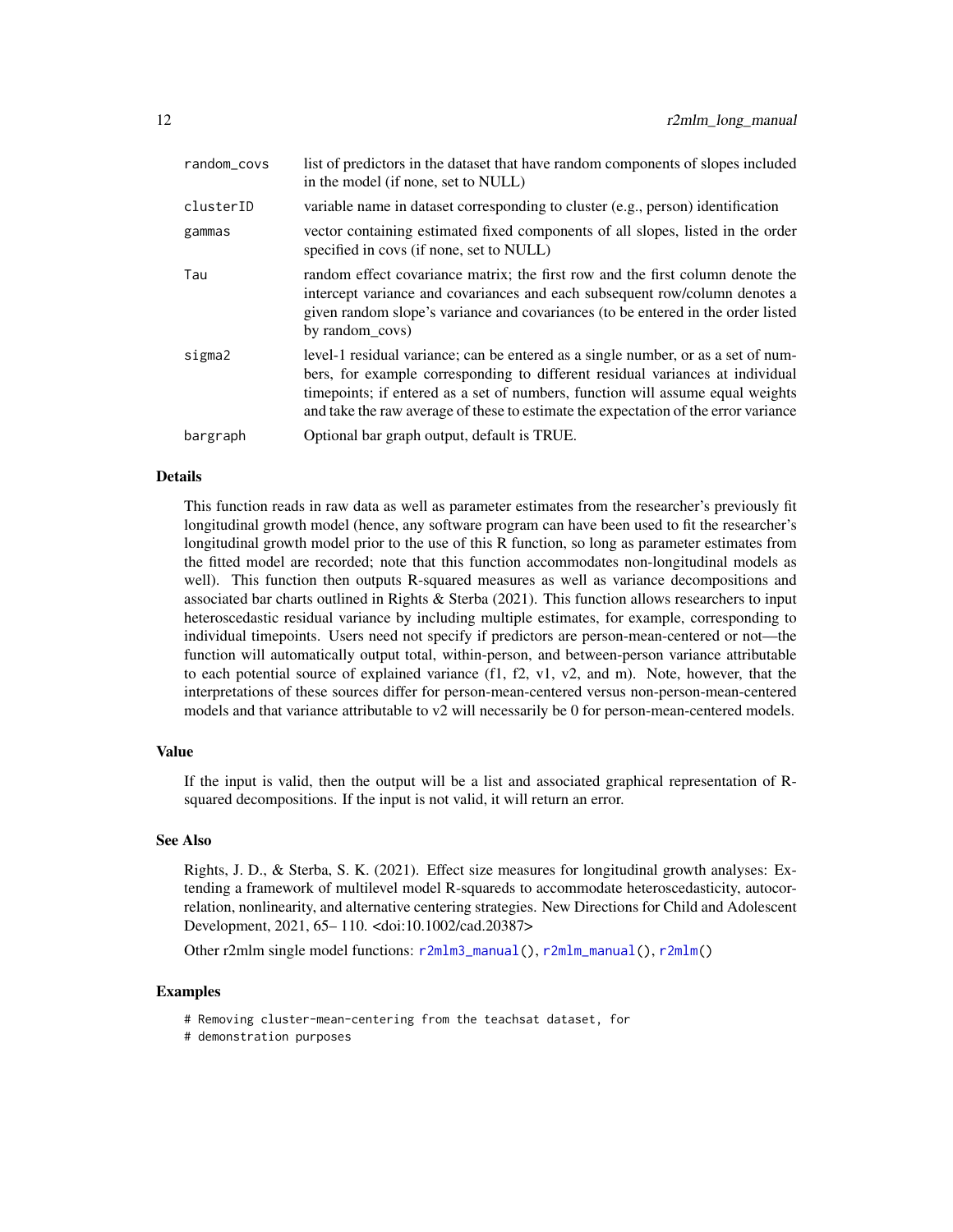#### <span id="page-12-0"></span>r2mlm\_manual 13

```
teachsat$salary <- teachsat$salary_c + 2
uncentered_model <- lmer(satisfaction \sim salary + (1 | schoolID), data = teachsat)
r2mlm_long_manual(data = teachsat,
                  covs = c("salary"),random_covs = NULL,
                  clusterID = "schoolID",
                  gammas = c(0.07430),
                  Tau = as.matrix(Matrix::bdiag(VarCorr(uncentered_model))),
                  sigma2 = getME(uncentered_model, "sigma")^2,
                  bargraph = TRUE)
```
<span id="page-12-1"></span>r2mlm\_manual *Compute R-squared values for multilevel models, manually inputting parameter estimates.*

#### Description

r2mlm\_manual takes as input raw data and parameter estimates from a multilevel model, and outputs all relevant R-squared measures from the Rights and Sterba (2019) framework of R-squared measures for multilevel models, which can be visualized together as a set using the outputted bar chart decompositions of outcome variance. That is, when predictors are cluster-mean-centered, all R-squared measures from Rights & Sterba (2019) Table 1 and decompositions from Rights & Sterba (2019) Figure 1 are outputted. When predictors are not cluster-mean-centered, the total R-squareds from Rights & Sterba (2019) Table 5, as well as bar chart decompositions are outputted. Any number of level-1 and/or level-2 predictors is supported. Any of the level-1 predictors can have random slopes.

#### Usage

```
r2mlm_manual(
  data,
  within_covs,
  between_covs,
  random_covs,
  gamma_w,
  gamma_b,
  Tau,
  sigma2,
  has\_intercept = TRUE,clustermeancentered = TRUE,
 baryraph = TRUE\lambda
```
#### Arguments

data Dataset with rows denoting observations and columns denoting variables.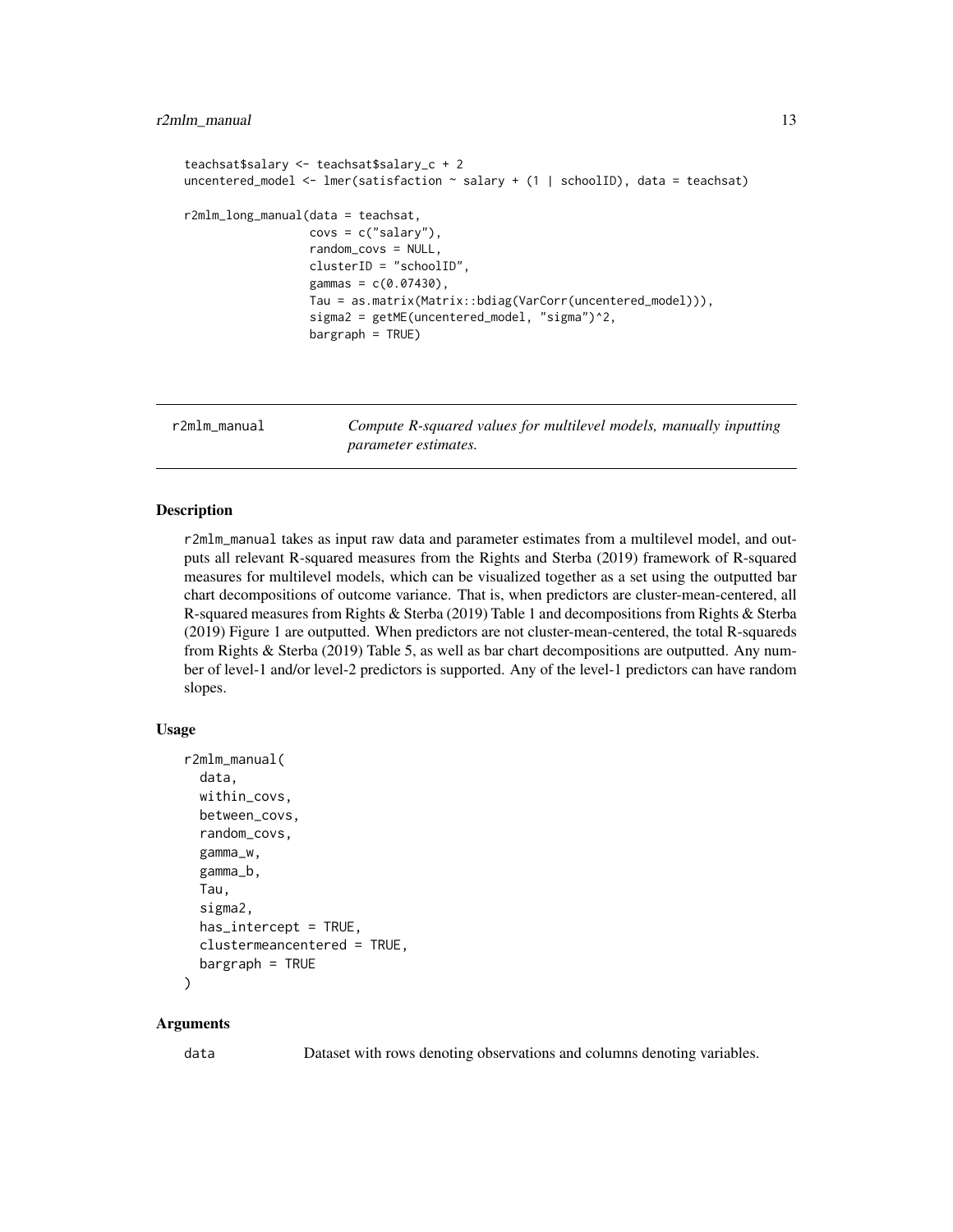<span id="page-13-0"></span>

| within_covs         | List of numbers corresponding to the columns in the dataset of the level-1 pre-<br>dictors used in the MLM (if none used, set to NULL).                                                                                                                                                                      |  |
|---------------------|--------------------------------------------------------------------------------------------------------------------------------------------------------------------------------------------------------------------------------------------------------------------------------------------------------------|--|
| between_covs        | List of numbers corresponding to the columns in the dataset of the level-2 pre-<br>dictors used in the MLM (if none used, set to NULL).                                                                                                                                                                      |  |
| random_covs         | List of numbers corresponding to the columns in the dataset of the level-1 pre-<br>dictors that have random slopes in the MLM (if no random slopes, set to NULL).                                                                                                                                            |  |
| gamma_w             | Vector of fixed slope estimates for all level-1 predictors, to be entered in the<br>order of the predictors listed by within_covs (if none, set to NULL).                                                                                                                                                    |  |
| gamma_b             | Vector of fixed intercept estimate (if applicable; see has_intercept below) and<br>fixed slope estimates for all level-2 predictors, to be entered intercept first (if<br>applicable) followed by level-2 slopes in the order listed by between_covs (if<br>none, set to NULL).                              |  |
| Tau                 | Random effect covariance matrix; note that the first row/column denotes the in-<br>tercept variance and covariances (if intercept is fixed, set all to 0) and each sub-<br>sequent row/column denotes a given random slope's variance and covariances<br>(to be entered in the order listed by random_covs). |  |
| sigma2              | Level-1 residual variance.                                                                                                                                                                                                                                                                                   |  |
| has_intercept       | If set to TRUE, the first element of gamma_b is assumed to be the fixed intercept<br>estimate; if set to FALSE, the first element of gamma_b is assumed to be the first<br>fixed level- 2 predictor slope; set to TRUE by default.                                                                           |  |
| clustermeancentered |                                                                                                                                                                                                                                                                                                              |  |
|                     | If set to TRUE, all level-1 predictors (indicated by the within_covs list) are as-<br>sumed to be cluster-mean-centered and function will output all decompositions;<br>if set to FALSE, function will output only total decompositions (see Description<br>above); set to TRUE by default.                  |  |
| bargraph            | Optional bar graph output, default is TRUE.                                                                                                                                                                                                                                                                  |  |

#### Value

If the input is valid, then the output will be a list and associated graphical representation of Rsquared decompositions. If the input is not valid, it will return an error.

#### See Also

Rights, J. D., & Sterba, S. K. (2019). Quantifying explained variance in multilevel models: An integrative framework for defining R-squared measures. Psychological Methods, 24(3), 309–338. <doi:10.1080/00273171.2019.1660605>

Other r2mlm single model functions: [r2mlm3\\_manual\(](#page-3-1)), [r2mlm\\_long\\_manual\(](#page-10-1)), [r2mlm\(](#page-1-1))

#### Examples

# The bobyqa optimizer is required for this model to converge in lme4

```
model <- lmer(satisfaction ~ 1 + salary_c + control_c + salary_m + control_m
+ s_t_ratio + (1 + salary_c + control_c | schoolID), data = teachsat, REML =
TRUE, control = lmerControl(optimizer = "bobyqa"))
```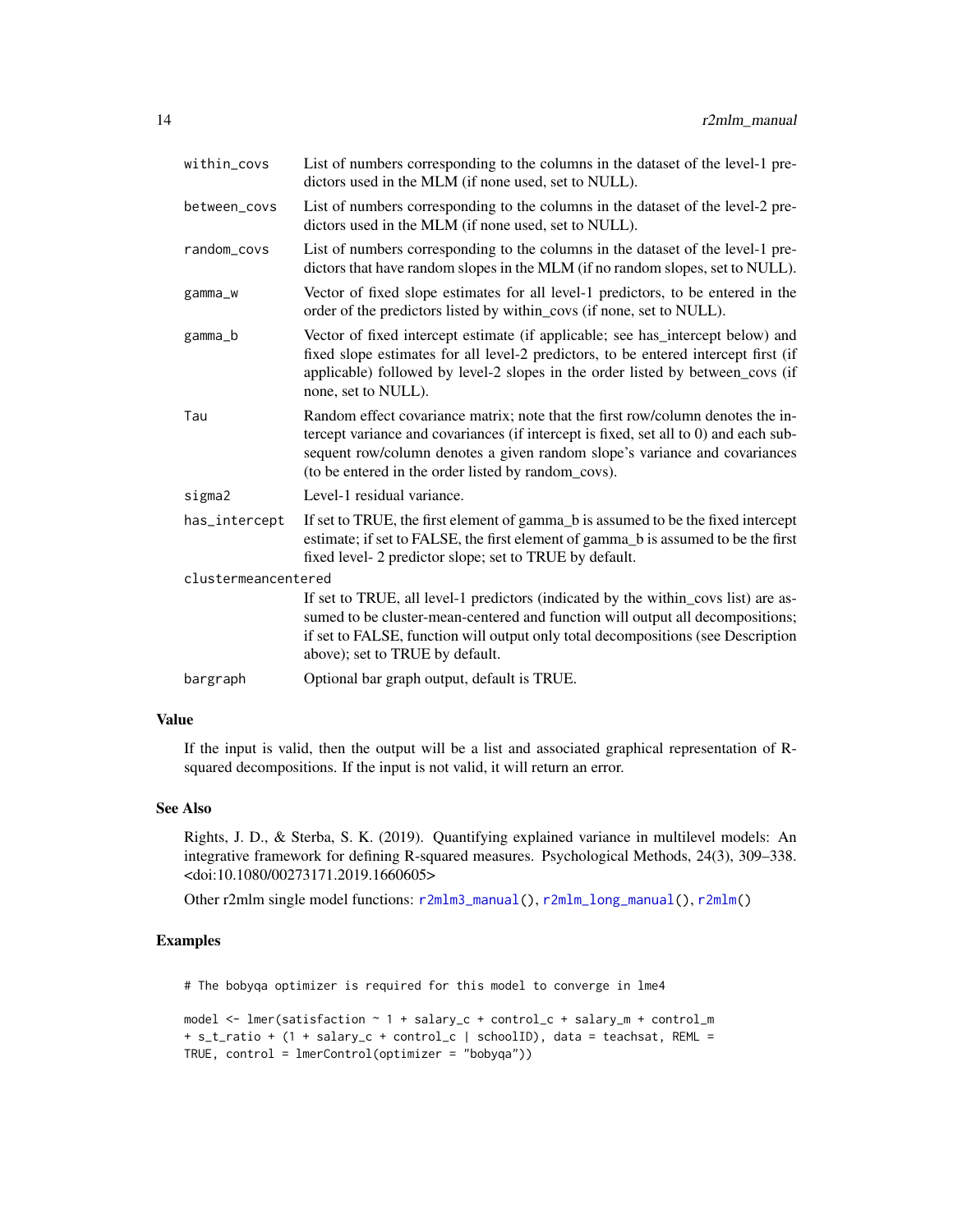#### <span id="page-14-0"></span>teachsat 15

```
r2mlm_manual(data = teachsat, within_covs = c(5, 4), between_covs = c(7, 6, 1)8), random_covs = c(5, 4), gamma_w = c(0.074485, 0.310800), gamma_b =
c(4.352652, 0.036759, 0.027532, -0.035250), Tau = matrix(c(0.387, 0.0000646,0.00625, 0.0000646, 0.00277, -0.000333, 0.00625, -0.000333, 0.0285), 3, 3),
sigma2 = 0.55031, has_intercept = TRUE, clustermeancentered = TRUE)
```
teachsat *Teacher job satisfaction.*

### Description

A simulated dataset containing information about teacher job satisfaction. Teachers clustered within schools.

#### Usage

teachsat

#### Format

A data frame with 9000 rows and 8 columns:

schoolID school identification number

teacherID teacher identification number

satisfaction teacher job satisfaction, 1-10 scale

control\_c school-mean-centered rating of teacher's reported control over curriculum

salary\_c school-mean-centered teacher's salary (in thousands of dollars)

control\_m school mean rating of teacher's reported control over curriculum

salary\_m school mean teacher's salary (in thousands of dollars)

s\_t\_ratio student to teacher ratio for the school (number of students per teacher)